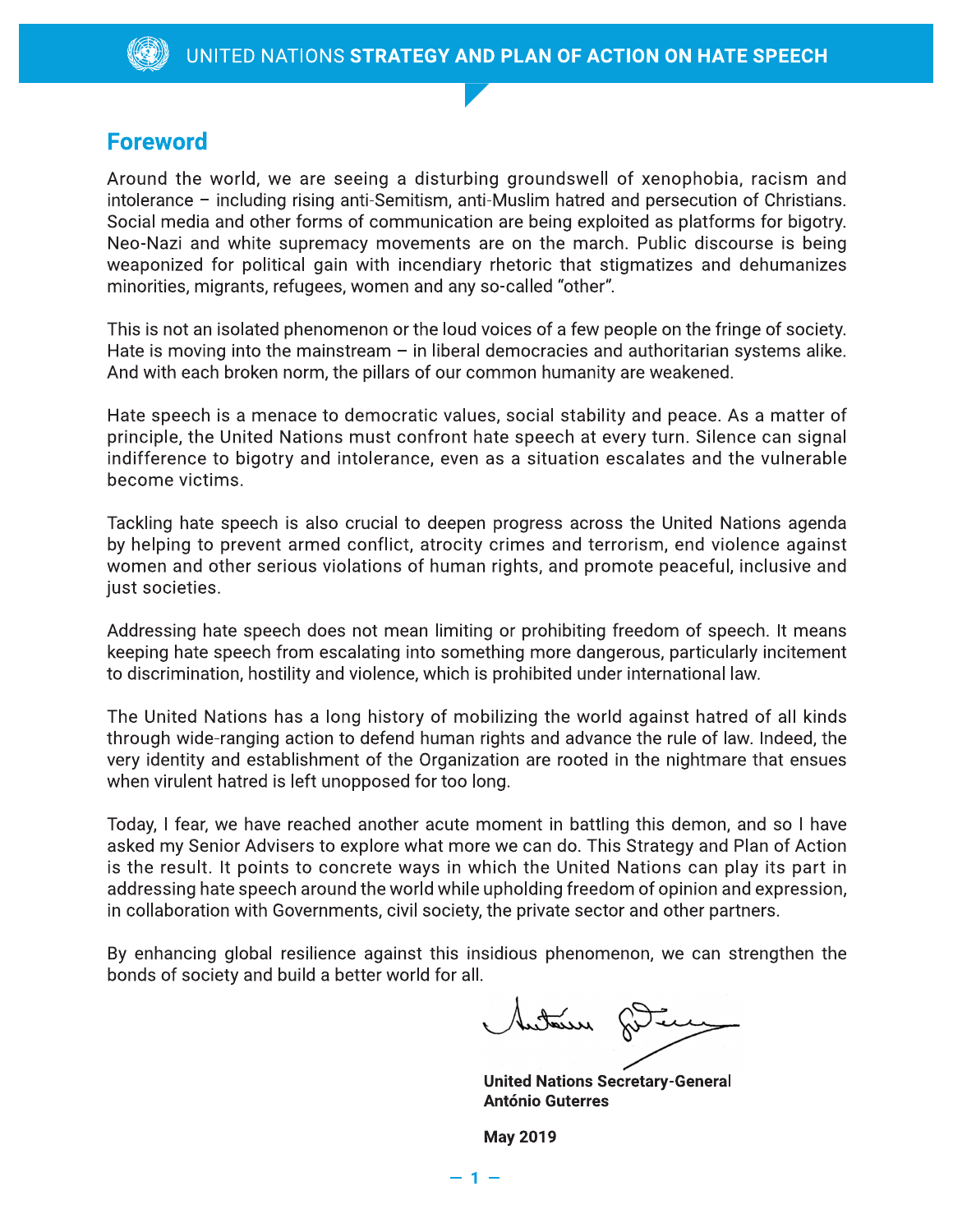## **What is hate speech?**

There is no international legal definition of hate speech, and the characterization of what is 'hateful' is controversial and disputed. In the context of this document, the term hate speech is understood as any kind of communication in speech, writing or behaviour, that attacks or uses pejorative or discriminatory language with reference to a person or a group on the basis of who they are, in other words, based on their religion, ethnicity, nationality, race, colour, descent, gender or other identity factor. This is often rooted in, and generates intolerance and hatred and, in certain contexts, can be demeaning and divisive.

Rather than prohibiting hate speech as such, international law prohibits the incitement to discrimination, hostility and violence (referred to here as 'incitement'). Incitement is a very dangerous form of speech, because it explicitly and deliberately aims at triggering discrimination, hostility and violence, which may also lead to or include terrorism or atrocity crimes. Hate speech that does not reach the threshold of incitement is not something that international law requires States to prohibit. It is important to underline that even when not prohibited, hate speech may to be harmful.

The impact of hate speech cuts across numerous existing United Nations areas of operations, including: human rights protection; prevention of atrocity crime; preventing and countering terrorism and the underlying spread of violent extremism and counterterrorism; preventing and addressing gender-based violence; enhancing protection of civilians; refugee protection; the fight against all forms of racism and discrimination; protection of minorities; sustaining peace; and engaging women, children and youth. Addressing hate speech, therefore, requires a coordinated response that tackles the root causes and drivers of hate speech, as well as its impact on victims and societies more broadly.

## **Strategic vision**

The UN Strategy and Plan of Action on Hate Speech aims to give to the United Nations the room and the resources to address hate speech, which poses a threat to United Nations principles, values and programmes. Measures taken will be in line with international human rights norms and standards, in particular the right to freedom of opinion and expression.

The objectives are twofold:

- ▶ Enhance UN efforts to address root causes and drivers of hate speech
- $\triangleright$  Enable effective UN responses to the impact of hate speech on societies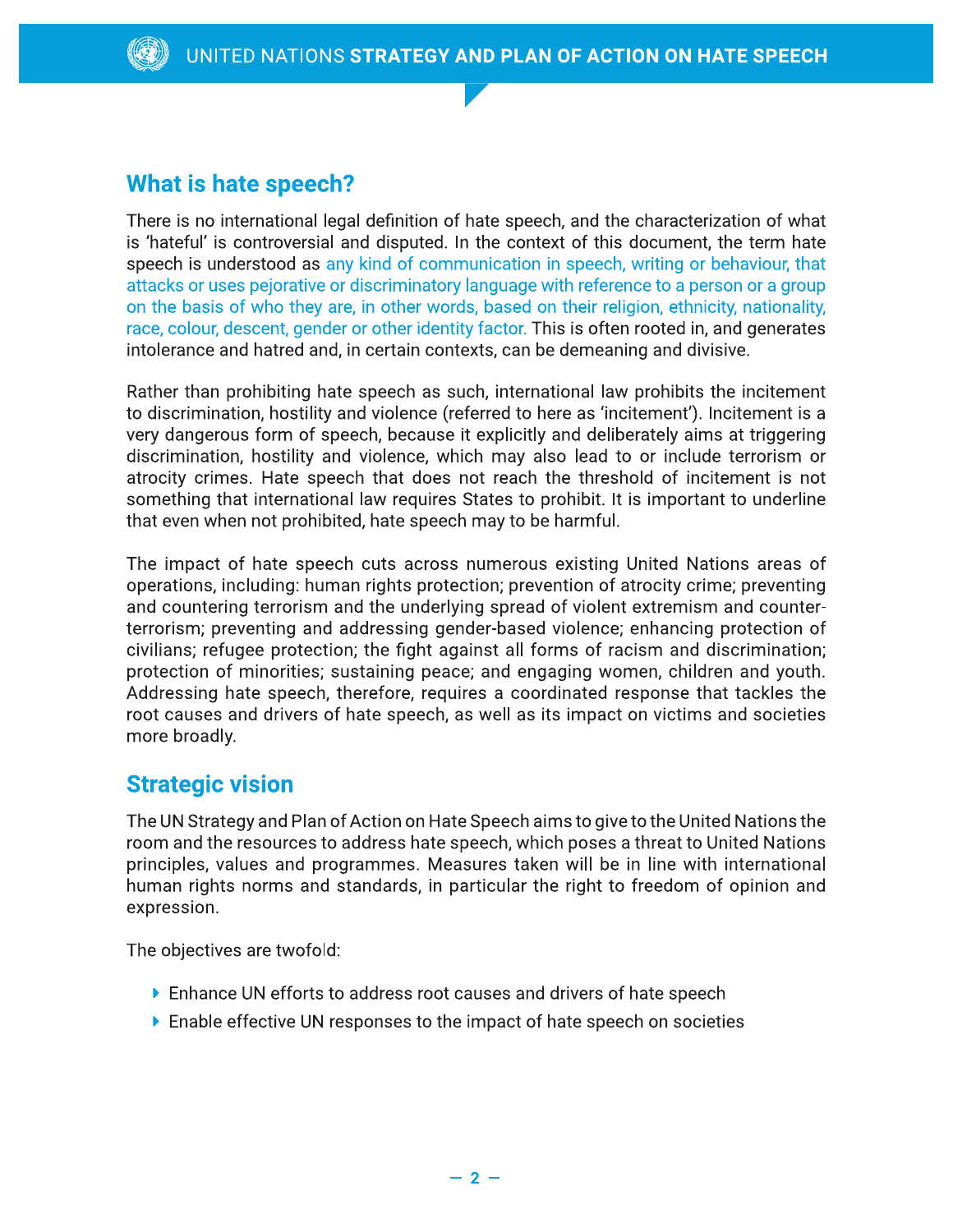

In order to address hate speech, the UN will implement actions at global and country level, as well as enhance internal cooperation among relevant UN entities.

The Strategy will be guided by the following principles:

- 1. The strategy and its implementation to be in line with the right to freedom of opinion and expression. The UN supports more speech, not less, as the key means to address hate speech;
- 2. Tackling hate speech is the responsibility of all governments, societies, the private sector, starting with individual women and men. All are responsible, all must act;
- 3. In the digital age, the UN should support a new generation of digital citizens, empowered to recognize, reject and stand up to hate speech;
- 4. We need to know more to act effectively this calls for coordinated data collection and research, including on the root causes, drivers and conditions conducive to hate speech.

## **Key commitments**

| <b>Monitoring and analyzing hate speech</b>                  | Relevant UN entities should be able to<br>recognize, monitor, collect data and<br>analyze hate speech trends.                                                                                                                                                                                                                                                                                                                    |
|--------------------------------------------------------------|----------------------------------------------------------------------------------------------------------------------------------------------------------------------------------------------------------------------------------------------------------------------------------------------------------------------------------------------------------------------------------------------------------------------------------|
| Addressing root causes, drivers and<br>actors of hate speech | The UN system should adopt a common<br>understanding of the root causes and<br>drivers of hate speech in order to take<br>relevant action to best address and/or<br>mitigate its impact. Relevant UN entities<br>should also identify and support actors<br>who challenge hate speech.                                                                                                                                           |
| <b>Engaging and supporting the victims of</b><br>hate speech | UN entities should show solidarity<br>with the victims of hate speech and<br>implement human rights-centred<br>measures which aim at countering<br>retaliatory hate speech and escalation<br>of violence. They should also promote<br>measures to ensure that the rights of<br>victims are upheld, and their needs<br>addressed, including through advocacy<br>for remedies, access to justice and<br>psychological counselling. |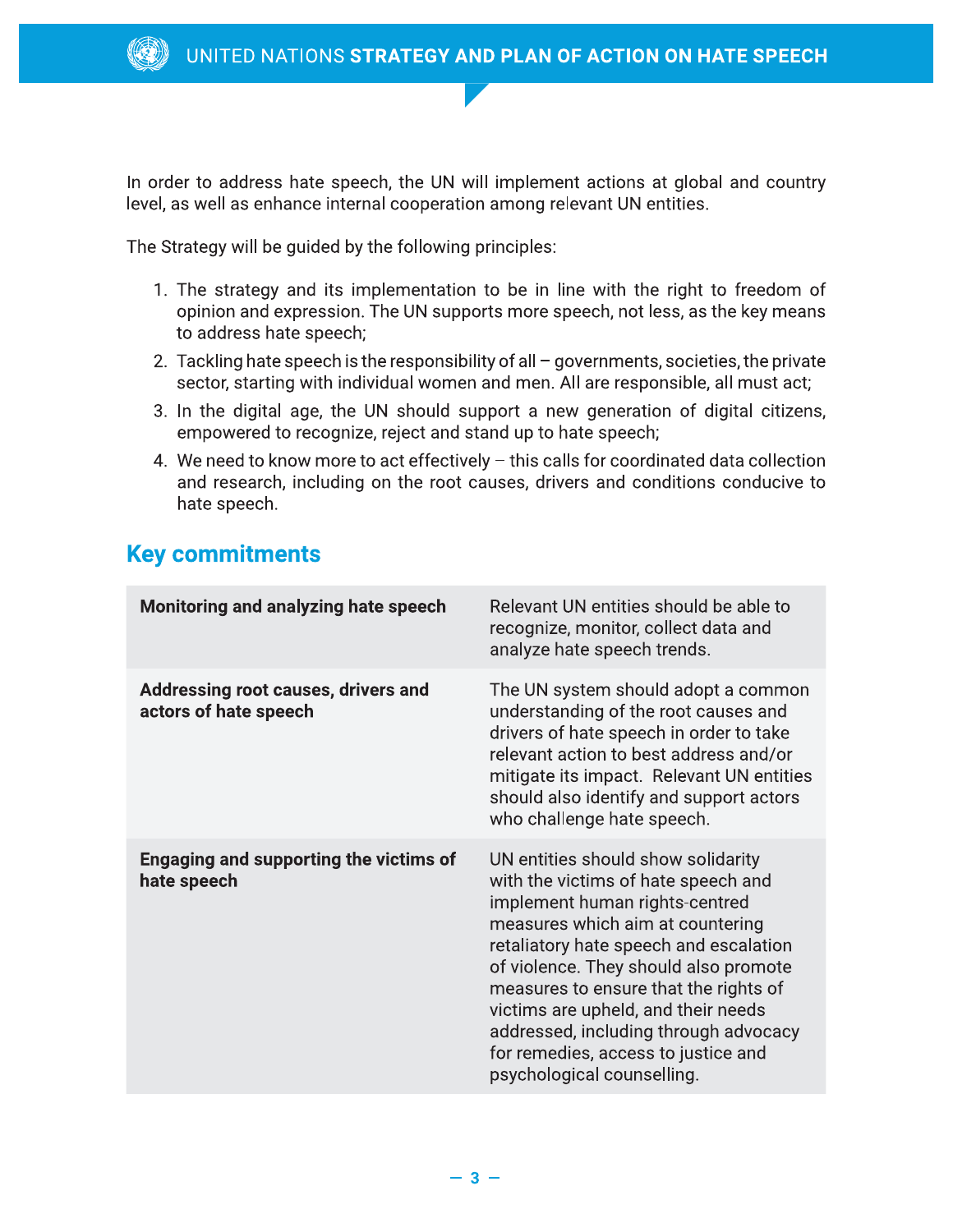| <b>Convening relevant actors</b>                                                                                    | When relevant to the context, the UN<br>should support convening of key actors;<br>reframe problems in ways that make<br>solutions more attainable; introduce<br>independent mediation and expertise;<br>and build coalitions.                                                                                                                                                                                                                                                                                                                         |
|---------------------------------------------------------------------------------------------------------------------|--------------------------------------------------------------------------------------------------------------------------------------------------------------------------------------------------------------------------------------------------------------------------------------------------------------------------------------------------------------------------------------------------------------------------------------------------------------------------------------------------------------------------------------------------------|
| <b>Engaging with new and traditional</b><br>media                                                                   | The UN system should establish and<br>strengthen partnerships with new<br>and traditional media to address hate<br>speech narratives and promote the<br>values of tolerance, non-discrimination,<br>pluralism, and freedom of opinion and<br>expression.                                                                                                                                                                                                                                                                                               |
| <b>Using technology</b>                                                                                             | UN entities should keep up with<br>technological innovation and encourage<br>more research on the relationship<br>between the misuse of the Internet and<br>social media for spreading hate speech<br>and the factors that drive individuals<br>towards violence. UN entities should<br>also engage private sector actors,<br>including social media companies,<br>on steps they can take to support UN<br>principles and action to address and<br>counter hate speech, encouraging<br>partnerships between government,<br>industry and civil society. |
| Using education as a tool for<br>addressing and countering hate speech                                              | UN entities should take action in formal<br>and informal education to implement<br>SDG4, promote the values and skills<br>of Global Citizenship Education, and<br>enhance Media and Information<br>Literacy.                                                                                                                                                                                                                                                                                                                                           |
| <b>Fostering peaceful, inclusive and just</b><br>societies to address the root causes<br>and drivers of hate speech | The UN System should raise awareness<br>about respect for human rights,<br>non-discrimination, tolerance and<br>understanding of other cultures and<br>religions, as well as gender equality,<br>including in the digital world. It should<br>promote intercultural, interfaith and<br>intrareligious dialogue and mutual<br>understanding.                                                                                                                                                                                                            |